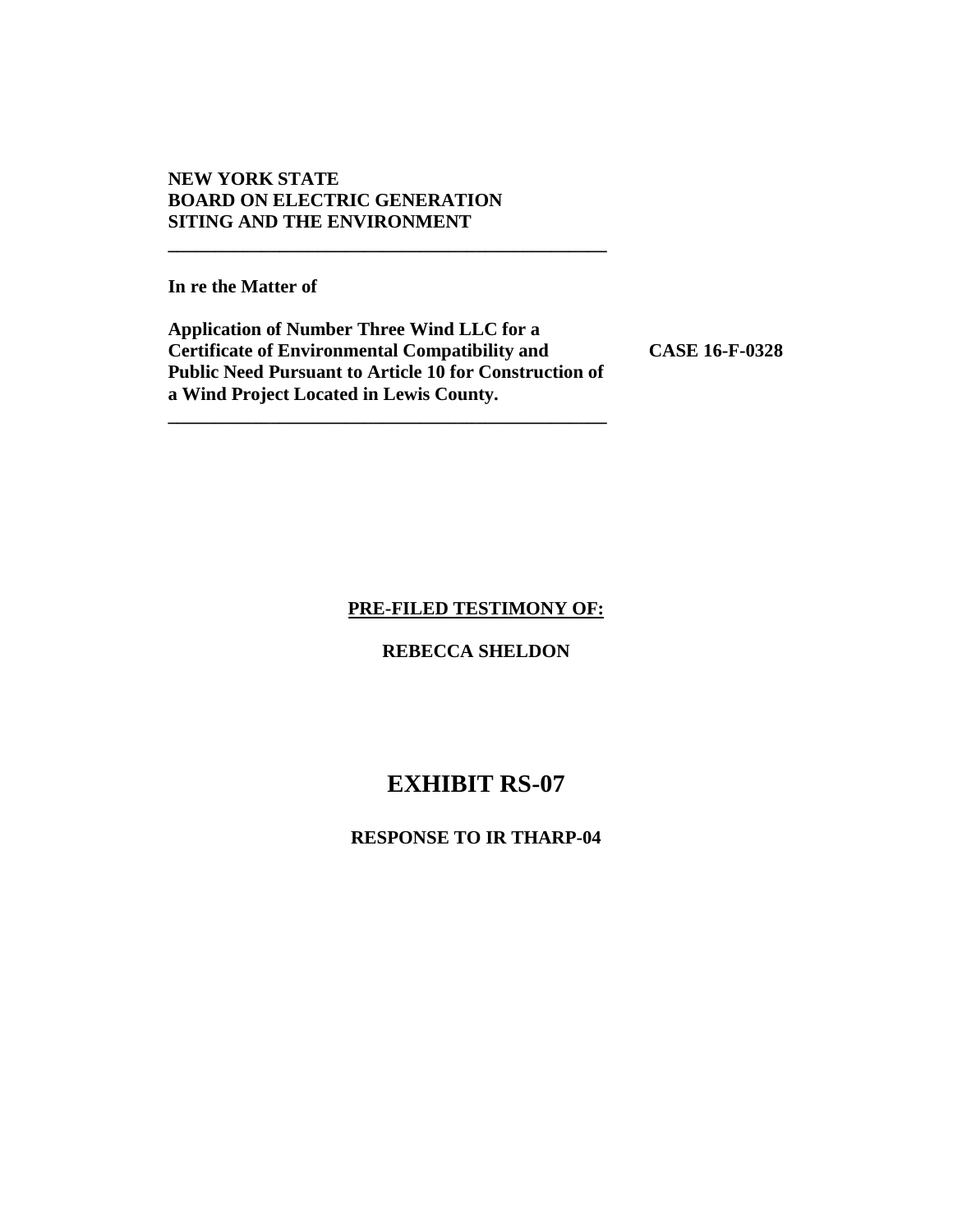# NEW YORK STATE BOARD ON ELECTRIC GENERATION SITING AND THE ENVIRONMENT

| In the Matter of:                                           |  |
|-------------------------------------------------------------|--|
|                                                             |  |
| Application of Number Three Wind LLC for a : Case 16-F-0328 |  |
| Certificate of Environmental Compatibility and Public :     |  |
| Need Pursuant to Article 10 for Construction of a Wind :    |  |
| Project Located in Lewis County.                            |  |
|                                                             |  |
|                                                             |  |

# **NUMBER THREE WIND LLC RESPONSE TO THARP-04 INTERROGATORY/DOCUMENT REQUEST**

# **THARP-04 − Questions Concerning Public Involvement Plan, Public Outreach, and Public Participation (Rebecca Sheldon, Board Member, and Benjamin E. Wisniewski, Esq.)**

*1. For the three open houses hosted by NTW please provide the following:* 

*a. Digital copies of original meeting logs, including any notes, reports, and attendance records.*

*b. Digital copies of any maps, charts and photographs displayed. Please provide display dimensions.* 

*c. Digital copies of any photographs taken at the open houses by NTW employees or affiliates.* 

*d. Digital copies of the original stakeholder sign-up sheet present at each open house.* 

*e. Digital copies of informational pamphlets or hand-outs made available to attendees, and any presentations that were given.* 

### **RESPONSE:**

A total of five open houses have been held: two in 2016, two in 2017, and one in 2018. Digital copies of handouts, maps, posters, notifications made, sign-up sheets, and meeting memos written shortly after the open houses were held summarizing events and approximate attendance are being mailed under separate cover. No presentations were given, and NTW staff has no photos on file from open houses.

*2. Please provide a list of additional stakeholders added to the original stakeholder list compiled by NTW. Please indicate the date each additional stakeholder requested to be added to the list and by what method (i.e. via email, phone call, in-person meeting, sign-up sheet at open house, etc.) the request was made.*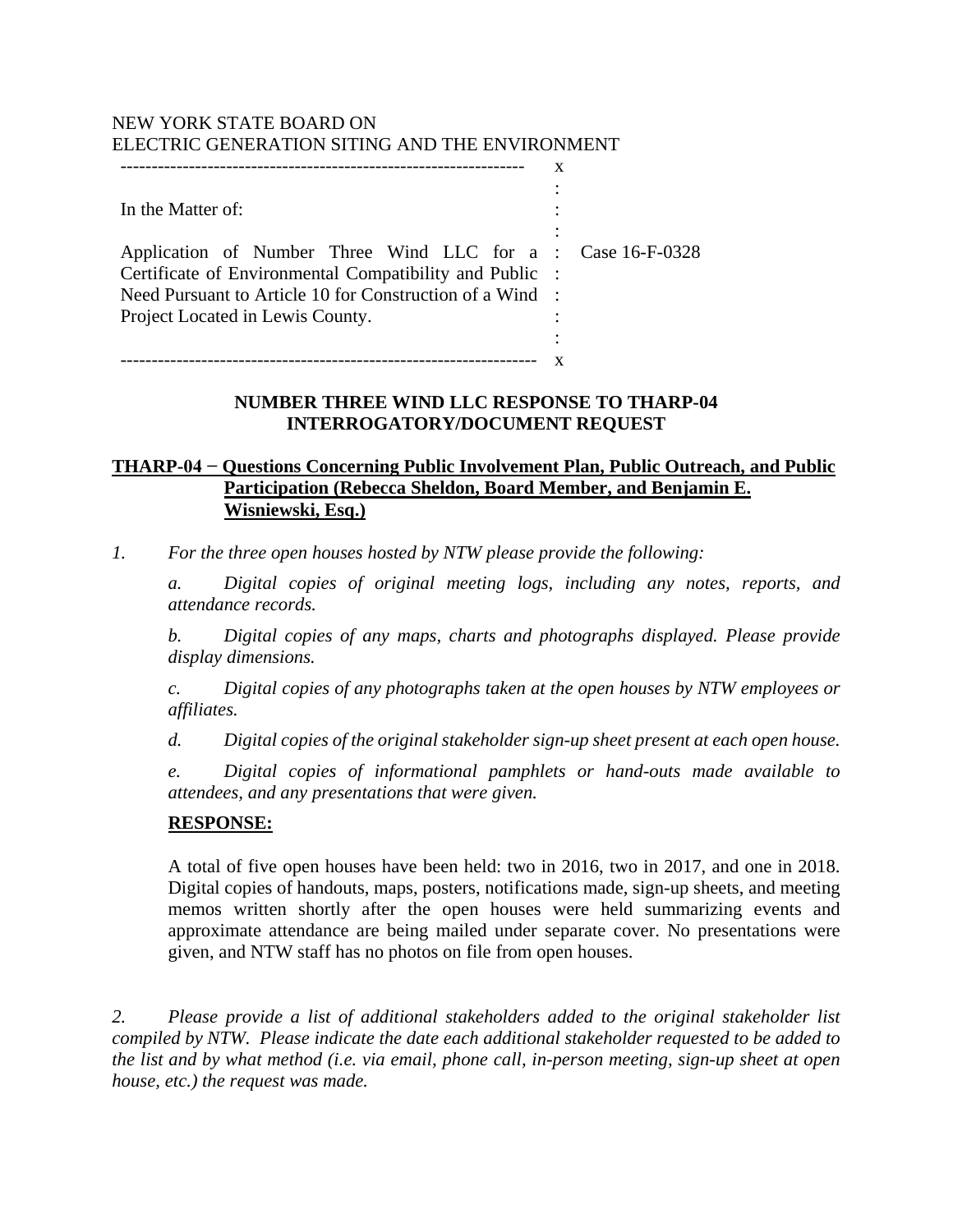# **RESPONSE:**

Please refer to the attached stakeholder list, which includes columns indicating whether the stakeholder was on the initial list or added, and the dates on which they were added.

*3. Please provide NTW's mailing list for all public outreach mailings and notices subsequent to the August 20, 2016 open house.*

# **RESPONSE:**

Digital copies of mailing lists are being provided separately.

*4. Please explain why NTW's chose an open house format as the most effective means of introducing and presenting NTW to the public.* 

# **RESPONSE:**

Open Houses are one of many outreach methods to introduce and inform the public about the project. DPS also recommended that NTW host multiple such events to best allow people with different work schedules to attend. Other public outreach methods have included direct door-to-door contact throughout the project area by NTW staff; direct mailings; website presence, web advertisements in local online news outlets; newspaper advertisements and articles; presentations at multiple town board and planning board meetings in the host towns; and maintaining an office in the project area since 2016, which has both regular open hours and also makes appointments to meet people at their convenience, with contact information and hours displayed on the door.

*5. Please provide any correspondence between NTW and any municipal officers regarding the planning, format, timing and location of the introductory open houses.*

### **RESPONSE:**

No such correspondence exists. Communication was handled in person and by telephone.

*6. Please describe any efforts made by NTW, in addition to actions described in the PIP or revised PIP, intended to further engage adjacent landowners in the Article 10 process.* 

# **RESPONSE:**

As noted in #4 above, NTW staff did extensive door-to-door contact with adjacent landowners throughout the project area, took out multiple ads in the local paper and news websites, and encouraged press coverage in the local papers, none of which are contemplated in the PIP Plans.

**Name of Person(s) Preparing Response: Marguerite Wells Dated: January 29, 2019**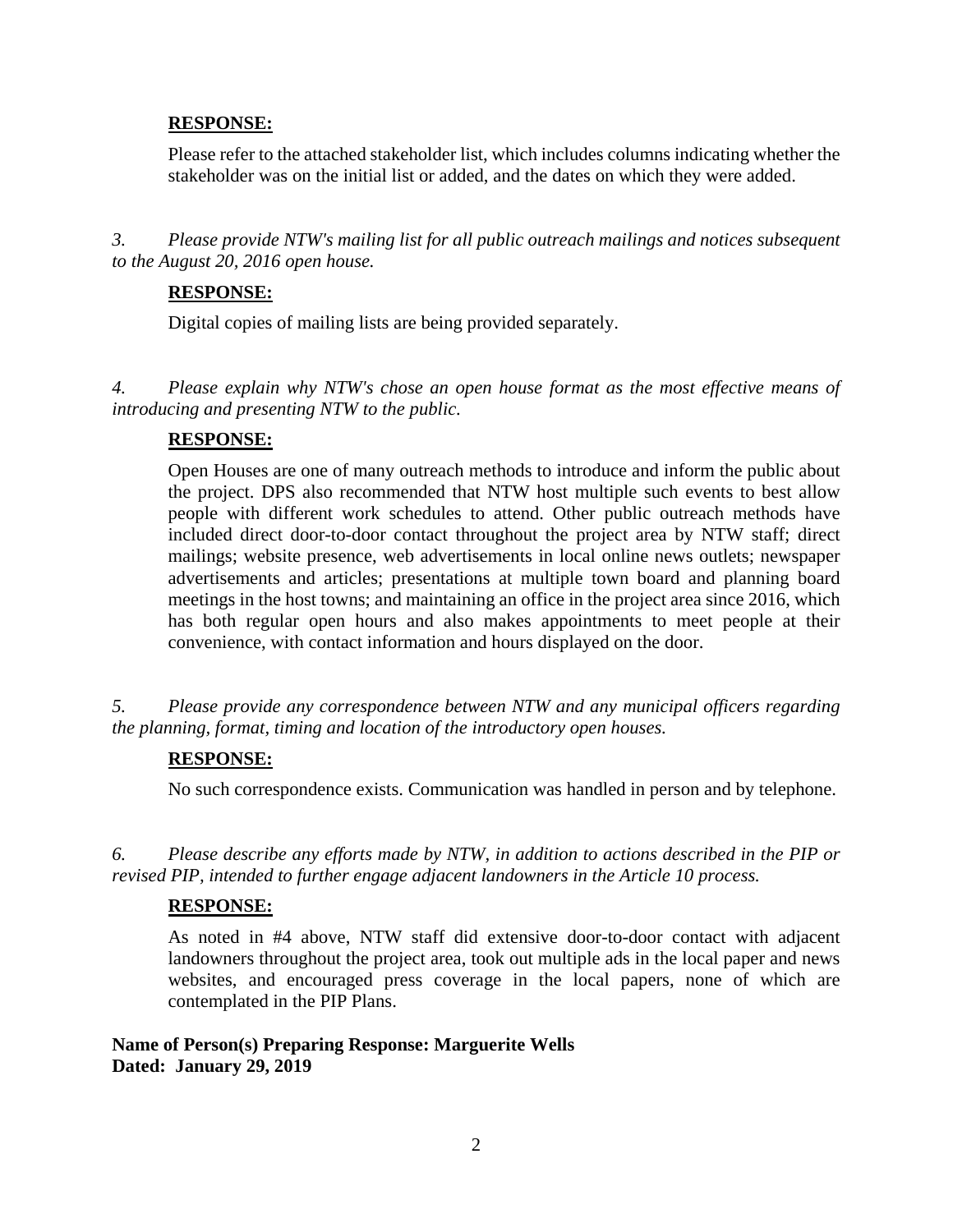#### **Number Three PIP**

#### **Stakeholders**

| Category                 | Name                                      | Date added |                                                                  | Name                       | Title                                                    | Address                                          | City         | State     | Zip              | phone          | email                                                    |
|--------------------------|-------------------------------------------|------------|------------------------------------------------------------------|----------------------------|----------------------------------------------------------|--------------------------------------------------|--------------|-----------|------------------|----------------|----------------------------------------------------------|
| Adjacent<br>Municipality | Town of Martinsburg                       |            | <b>Initial list</b>                                              | Terrence Thisse Supervisor |                                                          | PO Box 36                                        | Martinsburg  | <b>NY</b> | 13404            | (315) 376-3329 | sales@lowvillesport.com                                  |
| Adjacent<br>Municipality | Town of Montague                          |            | Initial list                                                     | Kurt Riordan               | Supervisor                                               | 7270 McDonald Rd                                 | Copenhagen   | <b>NY</b> | 13626            | 315-783-4483   | montaguedeputy@gmail.com                                 |
| Adjacent<br>Municipality | Town of New Bremen                        |            | Initial list                                                     | Peter Keys                 | Supervisor                                               | 8420 State Rt 812                                | Lowville     | <b>NY</b> | 13367            | (315) 376-8728 | supervisorkeys@hotmail.com                               |
| Adjacent<br>Municipality | Town of Pinckney                          |            | Initial list                                                     | Sherry Harmych Supervisor  |                                                          | 587 County Route 194                             | Copenhagen   | <b>NY</b> | 13626            | 315-486-4245   |                                                          |
| Adjacent<br>Municipality | Town of Watson                            |            | Initial list                                                     | Virgil Taylor              | Supervisor                                               | 7316 Number Four Road                            | Lowville     | <b>NY</b> | 13367            | (315) 376-2387 |                                                          |
| Adjacent<br>Municipality | Town of Denmark                           |            | added area                                                       | Thomas Fleming Supervisor  |                                                          | 2243 Doran Rd                                    | Copenhagen   | <b>NY</b> | 13626            | 315-688-2017   | twf1943@hotmail.com                                      |
| Adjacent<br>Municipality | Village of Copenhagen                     |            | MW added                                                         | Scott Alexander Mayor      |                                                          | PO Box 237                                       | Copenhagen   | <b>NY</b> | 13626            | 315-778-8370   |                                                          |
| Adjacent<br>Municipality | Village of Lowville                       |            | Initial list                                                     | Donna Smith                | Mayor                                                    | 5535 Bostwick St                                 | Lowville     | <b>NY</b> | 13367            | 315-376-2834   | villow@nnymail.com                                       |
| Adjacent<br>Municipality | Jefferson County                          |            | MW added                                                         | Robert<br>Hagemann         | County Administrator                                     | Historic Courthouse, 195 Arsenal<br>St., 2nd Fl. | Watertown    | <b>NY</b> | 13601            |                |                                                          |
| Airport                  | Watertown<br><b>International Airport</b> |            | Initial list                                                     | <b>Grant Sussey</b>        | Manager                                                  | 22529 NY-12F                                     | Dexter       | <b>NY</b> | 13634            | (315) 786-6000 | gsussey@co.jefferson.ny.us                               |
| Airport                  | Duflo Airport                             | 9/14/2017  | MW added                                                         | Jeff Duflo                 |                                                          | Rt 3, PO Box 92                                  | Lowville     | <b>NY</b> | 13367            |                |                                                          |
| Airport                  | Wheeler-Sack Army<br>Airfield-Fort Drum   |            | MW added                                                         | <b>LTC Todd Polk</b>       | Plans, Analysis, and Integration 10012 S Riva Ridge Loop |                                                  | Fort Drum    | NY        | 13602            | 315-772-0728   | todd.f.poll.mil@mail.mil                                 |
| Area Resident            | <b>Brian McCormick</b>                    | 8/9/2016   | called us to be<br>added                                         | <b>Brian</b><br>McCormick  |                                                          | 138 McCormick Lane                               | Stroudsburg  | PA        | 18360            | 570-629-3253   | nope                                                     |
| Area Resident            | Ara Horenian                              | 8/11/2016  | requested to be<br>added                                         | Ara Horenian               |                                                          |                                                  |              |           | 203-671-<br>5206 |                | arawan@comcast.net                                       |
| Area Resident            | Martha Durand                             | 8/24/2016  | requested to be<br>added                                         | Martha Durand              |                                                          | 3968 Prospect Rd                                 | Street       | MD        | 21154            |                | marthadurand@gmail.com                                   |
| Area Resident            | Dave and Rebecca<br>Sheldon               | 8/25/2016  | requested to be<br>added, mailing<br>address provided<br>6/26/18 | Dave Sheldon               |                                                          | 3453 Big Rd                                      | Zieglerville | PA        | 19492            | 970-218-8024   | logsintolumber@gmail.com,<br>rebeccasuesheldon@gmail.com |
| Area Resident            | James Matula                              | 9/14/2016  | requested to be<br>added                                         | James Matula               |                                                          | 5047 East Rd                                     | Turin        | <b>NY</b> | 13473            | 315-376-3906   |                                                          |
| Area Resident            | Rachel Hillegas                           | 7/28/2017  | requested to be<br>added                                         | Rachel Hillegas            |                                                          | 7432 East Rd                                     | Lowville     | <b>NY</b> | 13367            |                | rahillegas@gmail.com                                     |
| Area Resident            | Gary Bernardo                             | 7/28/2017  | requested to be<br>added                                         | Gary Bernardo              |                                                          | 491/2 Maple St                                   | Massena      | NY        | 13662            | 716-913-3895   | gbbthumper@gmail.com                                     |
| Area Resident            | <b>Scott Hilyard</b>                      | 7/28/2017  | requested to be<br>added                                         | Scott Hilyard              |                                                          | 720 St Hwy 131                                   | Massena      | <b>NY</b> | 13662            | 315-769-8731   | hilyard322@yahoo.com                                     |
| Area Resident            | <b>Bill Hanchek</b>                       | 7/28/2017  | requested to be<br>added                                         | <b>Bill Hanchek</b>        |                                                          | 8759 River Rd                                    | Copenhagen   | <b>NY</b> | 13626            | 315-408-6923   |                                                          |
| Area Resident            | Joe Farney                                | 1/9/2017   | requested to be<br>added                                         | Joe Farney                 |                                                          | 8738 Cutoff Rd                                   | Castorland   | <b>NY</b> | 13620            | 315-965-7720   | joe.farney@neenah.com                                    |
| <b>County Agency</b>     | Lewis County Planning<br>Department       |            | <b>Initial list</b>                                              | Frank Pace                 | Director of Planning                                     | 7660 N. State Street                             | Lowville     | <b>NY</b> | 13367            | 315-376-5422   | frankpace@lewiscounty.ny.gov                             |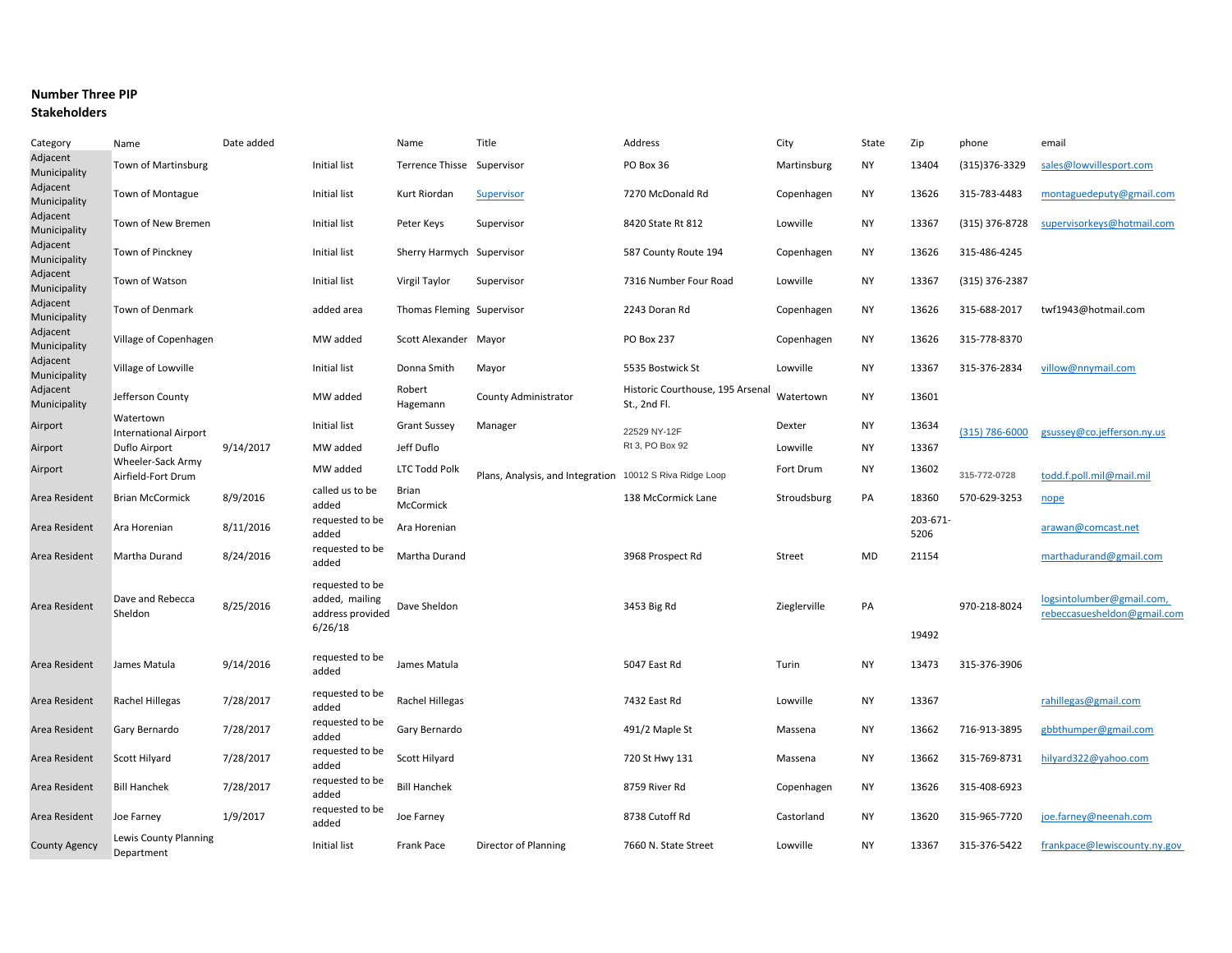| County Agency          | Lewis County Industrial<br><b>Development Agency</b>                            | Initial list        | Eric Virkler            | <b>Executive Director</b>                                  | Po Box 106 7642 N. State St               | Lowville   | <b>NY</b> | 13367          | (315) 376-3014   | ericvirkler@lewiscounty.ny.gov                                    |
|------------------------|---------------------------------------------------------------------------------|---------------------|-------------------------|------------------------------------------------------------|-------------------------------------------|------------|-----------|----------------|------------------|-------------------------------------------------------------------|
| <b>County Agency</b>   | Lewis County Soil and<br><b>Water Conservation</b><br>District                  | Initial list        | Nichelle<br>Billhardt   | <b>District Manager</b>                                    | 5274 Outer Stowe Street, Suite<br>#1      | Lowville   | <b>NY</b> | 13367          | (315) 376-6122   | nichellebillhardt@lewiscounty.ny.<br>gov                          |
| Emergency<br>Responder | Lewis County Fire and<br>Emergency<br>Management                                | Initial list        | Robert<br>Mackenzie     | <b>Public Safety Building</b>                              | 5252 Outer Stowe St                       | Lowville   | NY        | 13367          | 315-376-5305     | robertmackenzie@lewiscounty.<br>ny.gov                            |
| Emergency<br>Responder | Lowville Fire<br>Department                                                     | <b>Initial list</b> |                         | Fire Chief                                                 | 5420 Parkway Dr.                          | Lowville   | <b>NY</b> | 13367          | 315-376-5849     | lowvillefire@gmail.com                                            |
| Emergency<br>Responder | Copenhagen Volunteer<br><b>Fire Department</b>                                  | Initial list        | Shane Henry             |                                                            | <b>NY-12</b>                              | Copenhagen | <b>NY</b> | 13626          | 315-955-5308     | cubbie4life@yahoo.com                                             |
| Emergency<br>Responder | Town of Watertown<br><b>Fire Department</b><br>Station 2 (adjacent)             | Initial list        | Ralph Green, Jr Chief   |                                                            | 25239 Route 67                            | Watertown  | <b>NY</b> | 13601          | (315) 788-9102   | TWFDOFFICE46@GMAIL.COM                                            |
| Emergency<br>Responder | <b>Castorland Fire</b><br>Department (adjacent)                                 | Initial list        | Gary Ashline            | Chief                                                      | 5187 NY-410                               | Castorland | <b>NY</b> | 13620          |                  |                                                                   |
| Emergency<br>Responder | <b>Carthage Fire</b><br>Department (adjacent)                                   | Initial list        | Sean McHale             | Fire Chief                                                 | 685 S. James Street                       | Carthage   | <b>NY</b> | 13619          | (315)493-2346    | smchale@carthagecsd.org                                           |
| Emergency<br>Responder | Jefferson County<br>Office of Fire and<br>Emergency<br>Management<br>(adjacent) | Initial list        | Joseph Plummer Director |                                                            | 753 Waterman Dr                           | Watertown  | <b>NY</b> | 13601          | (315) 786-2654   | josephp@co.jefferson.ny.us                                        |
| Emergency<br>Responder | NYS Police Troop D                                                              | Initial list        |                         |                                                            | RR 1, Route 26                            | Lowville   | <b>NY</b> | 13367          | $(315)$ 376-6513 | Cheryl LaLonde, dispatch                                          |
| Emergency<br>Responder | Lewis County Sheriff's<br>Department                                            | Initial list        | Michael<br>Carpinelli   | Sheriff                                                    | Outer Stowe Street                        | Lowville   | NY        | 13367          | 315-376-5291     | supervisor,<br>cheryllalonde@lewiscounty.ny.<br>gov, 315-377-2031 |
| Emergency<br>Responder | Mercy Flight                                                                    | suggestion          | Jim Mizerak             | <b>Director of Operations</b>                              | 2420 Brickyard Rd                         | Canadaigua | NY        | 14424          | 585-396-0584     | jmizerak@mercyflightcentral.or<br>g                               |
| Emergency<br>Responder | LifeNet                                                                         | suggestion          |                         |                                                            | 22626 Airport Dr, Box 8                   | Dexter     | NY        | 13634          | 315-639-3870     |                                                                   |
| <b>Federal Agency</b>  | US Fish and Wildlife<br>Service                                                 | <b>Initial list</b> | David Stilwell          | <b>Field Supervisor</b>                                    | 3817 Luker Road                           | Cortland   | <b>NY</b> | 13045          | 607-753-9334     | Tim Sullivan@fws.gov                                              |
| <b>Federal Agency</b>  | US Army Corps of<br>Engineers<br>National                                       | <b>Initial list</b> | Maggie<br>Crawfrod      | Biologist                                                  | 7413 County hosue Rd                      | Auburn     | NY        | 13021          | 315-255-8090 x3  | margaret.a.crawford@usace.ar<br>my.mil                            |
| <b>Federal Agency</b>  | Telecommunications<br>and Information<br>Administration                         | Initial list        | Karl B. Nebbia          | Associate Administrator, Office<br>of Spectrum Mangagement | 1401 Constitution Avenue, N.W. Washington |            | DC        | 20230          |                  |                                                                   |
| <b>Federal Agency</b>  | US Department of<br>Defense Siting<br>Clearinghouse                             | Initial list        | <b>Steve Sample</b>     | <b>Mission Evaluation Branch</b>                           | 3400 Defense Pentagon, Room<br>5C646      | Washington | DC        | 10301          |                  |                                                                   |
| <b>Federal Agency</b>  | <b>US Federal Aviation</b><br>Administration                                    | Initial list        | Carmine Gallo           | Eastern Region Administrator                               | 1 Aviation Plaza                          | Jamaica    | NY        | 11434-<br>4809 | 718-553-3001     |                                                                   |
| <b>Highway Dept</b>    | Lewis County Highway<br>Department                                              | Initial list        | David Becker            | Superintendent                                             | S. State St.                              | Lowville   | NY        | 13367          | 315-376-5350     | Highway@lewiscountyny.org                                         |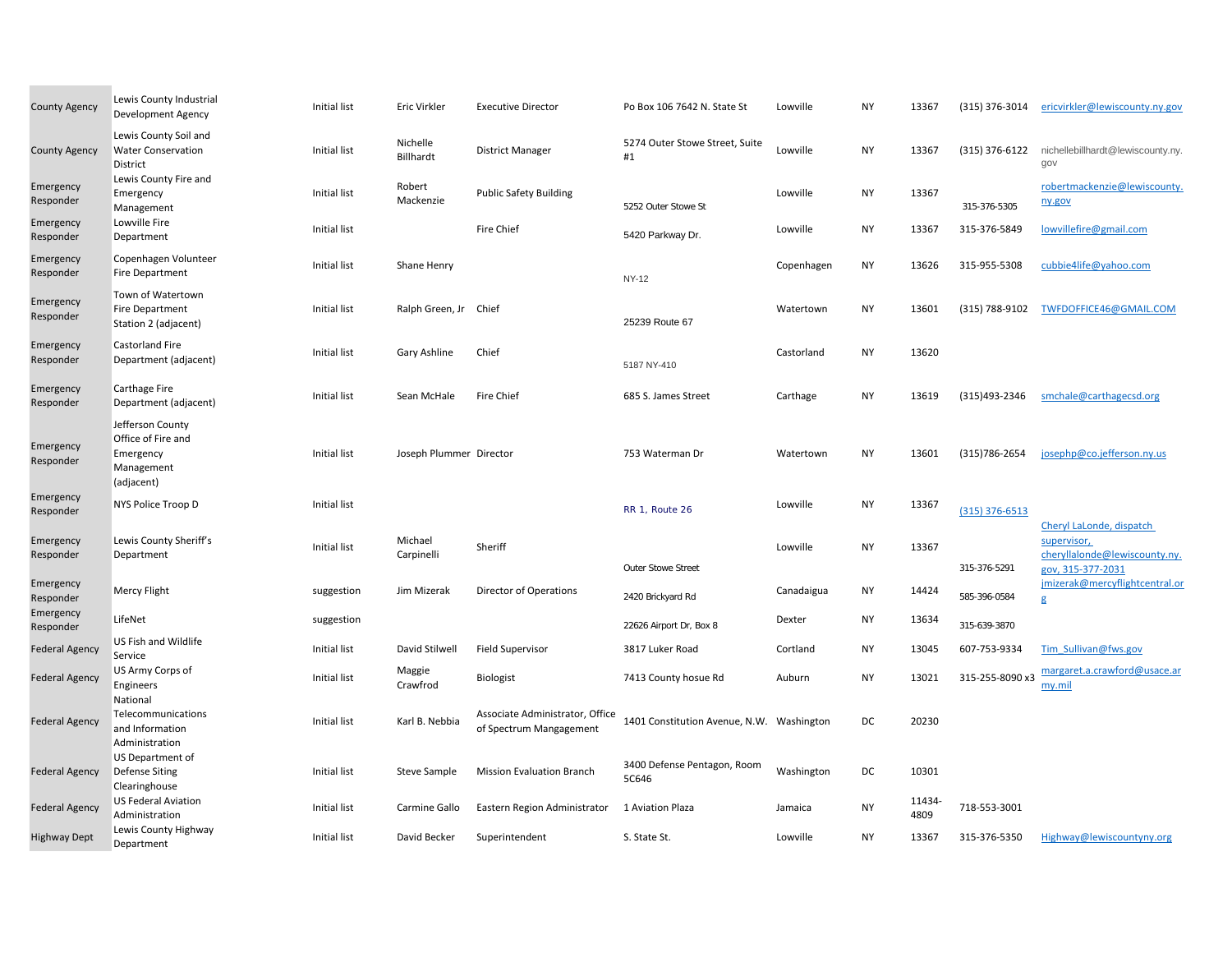| <b>Highway Dept</b>             | Village of Copenhagen<br>DPW (adjacent)                            | <b>Initial list</b>      | vacant                        | Superintendent                            | <b>PO Box 237</b>       | Copenhagen  | <b>NY</b> | 13626 | 315-688-4229                             |                                                          |
|---------------------------------|--------------------------------------------------------------------|--------------------------|-------------------------------|-------------------------------------------|-------------------------|-------------|-----------|-------|------------------------------------------|----------------------------------------------------------|
| <b>Highway Dept</b>             | Village of Lowville Dept<br>of Public Works<br>(adjacent)          | DPS rec                  | Tom Compo                     | Superintendent                            | 5535 Bostwick St        | Lowville    | Ny        | 13367 | 315-376-2834                             | tcompo@centralny.twcbc.com                               |
| <b>Highway Dept</b>             | Jefferson County<br><b>Highway Department</b><br>(adjacent)        | Initial list             | James Lawrence Superintendent |                                           | 21897 County Rt 190     | Watertown   | <b>NY</b> | 13601 | 315-782-9174                             |                                                          |
| <b>Highway Dept</b>             | Town of Lowville<br><b>Highway Department</b>                      | <b>Initial list</b>      | Mark Tabolt                   | Highway Superintendent                    | 5418 Bostwick St        | Lowville    | <b>NY</b> | 13367 | (315) 376-6424                           |                                                          |
| <b>Highway Dept</b>             | Town of Harrisburg<br><b>Highway Department</b><br>Town of Denmark | Initial list             | <b>Terry Snyder</b>           | Superintendent                            | 7935 Cobb Rd            | Copenhagen  | <b>NY</b> | 13626 | 315-796-3625                             |                                                          |
| <b>Highway Dept</b>             | <b>Highway Department</b><br>(adjacent)                            | <b>Initial list</b>      | Patrick Mahar                 | Superintendent                            | 3709 Roberts Rd         | Carthage    | <b>NY</b> | 13619 | 315-493-3846 ext 2                       | 315-778-2318                                             |
| <b>Highway Dept</b>             | Town of Martinsburg<br><b>Highway Department</b><br>(adjacent)     | <b>Initial list</b>      | <b>Tyler Jones</b>            | Superintendent                            | PO Box 13               | Martinsburg | <b>NY</b> | 13404 |                                          | mburghwy@ridgeviewtel.us                                 |
| <b>Highway Dept</b>             | Town of Montague<br><b>Highway Department</b><br>(adjacent)        | DPS rec                  | <b>Tony Young</b>             | Superintendent                            | 6253 Salmon River Rd    | Lowville    | <b>NY</b> | 13367 | 315-376-7810                             | 315-681-3190                                             |
| <b>Highway Dept</b>             | Town of New Bremen<br><b>Highway Department</b><br>(adjacent)      | DPS rec                  | Jonathan Bush                 | Superintendent                            | 8420 NYS Rt 812         | Lowville    | <b>NY</b> | 13367 | $(315)$ 376-7323                         |                                                          |
| <b>Highway Dept</b>             | Town of Pinckney<br><b>Highway Department</b><br>(adjacent)        | <b>Initial list</b>      | Don Cook                      | Superintendent                            | 587 County Route 194    | Copenhagen  | <b>NY</b> | 13626 | 315-771-8671<br>(h), 607-345-<br>4128(c) | cookiecutterboat@yahoo.com                               |
| <b>Highway Dept</b>             | Town of Watson<br><b>Highway Department</b><br>(adjacent)          | <b>Initial list</b>      | <b>Virgil Taylor</b>          | Superintendent                            | 6965 Number 4 Rd        | Lowville    | <b>NY</b> | 13367 | (315) 376-3866<br>x1                     |                                                          |
| Host Community Town of Lowville |                                                                    | <b>Initial list</b>      | Randall Schell                | Supervisor                                | 5533 Bostwick St        | Lowville    | <b>NY</b> | 13367 | (315) 376-7787                           | rschell@centralny.twcbc.com                              |
| <b>Host Community</b>           | Town of Lowville Code<br>Enforcement                               | <b>Initial list</b>      |                               | Jospesh Pfeiffer Code Enforcement Officer | 5533 Bostwick St        | Lowville    | <b>NY</b> | 13367 | (315) 376-5377                           |                                                          |
| <b>Host Community</b>           | Town of Lowville Town<br>Clerk                                     | <b>Initial list</b>      | Gail Klosner                  | Town Clerk                                | 5533 Bostwick St        | Lowville    | <b>NY</b> | 13367 |                                          | 315*376-8070x1_tolclerk@centralny.twcbc.com              |
|                                 | Host Community Town of Harrisburg                                  | Initial list             | Stephen Bernat Supervisor     |                                           | 3620 O'Brien Rd         | Lowville    | <b>NY</b> | 13367 | (315) 376-2221                           | sbernat@ridgeviewtel.us                                  |
| <b>Host Community</b>           | Town of Harrisburg<br><b>Town Clerk</b>                            | Initial list             | Lisa Sawdey                   | <b>Town Clerk</b>                         | 7886 Cobb Rd            | Copenhagen  | <b>NY</b> | 13626 | 315-6884193                              | harrisburgtc@ridgeviewtel.us                             |
| <b>Host Community</b>           | Town of Harrisburg<br>Code Enforcement                             | <b>Initial list</b>      | Don Mallette                  | Code Enforcement Officer                  | Court House             | Lowville    | <b>NY</b> | 13367 | (315) 376-5377                           | permits@lewiscountyny.org                                |
|                                 | Host Community Lewis County Manager                                | <b>Initial list</b>      | Ryan Piche                    | <b>County Manager</b>                     | 7660 North State Street | Lowville    | <b>NY</b> | 13367 | 315-376-5354                             | ryanpiche@lewiscounty.ny.gov                             |
| <b>Host Community</b>           | Lewis County<br>Legislature                                        | Initial list             | Michael Tabolt                | Chair of legislators                      | 7660 North State Street | Lowville    | <b>NY</b> | 13367 | 315-346-6457                             | miketabolt@lewiscounty.ny.go<br>$\underline{\mathsf{v}}$ |
| <b>Host Community</b>           | Lewis County Legislator<br>Dist <sub>3</sub>                       | <b>Initial list</b>      | Ron Burns                     | Legislator                                | 7660 North State Street | Lowville    | <b>NY</b> | 13367 | 315-771-1019                             | ronburns@lewiscounty.ny.gov                              |
| <b>Host Community</b>           | Harrisburg Planning<br>8/11/2016<br>Board                          | requested to be<br>added | Penny O'Dell                  | <b>Board Clerk</b>                        | 7886 Cobb Rd            | Copenhagen  | <b>NY</b> | 13626 |                                          | penny.odell@cem-<br>machine.com                          |
| <b>Host Community</b>           | Lewis County Legislator<br>Dist 5                                  | <b>Initial list</b>      | Richard<br>Chartrand          | Legislator                                | 7660 North State Street | Lowville    | <b>NY</b> | 13367 | 315-376-3424                             | richardchartrand@lewiscounty.<br>ny.gov                  |
| <b>Host Community</b>           | Lewis County Legislator<br>Dist 6                                  | <b>Initial list</b>      | Andrea<br>Moroughan           | Legislator                                | 7660 North State Street | Lowville    | <b>NY</b> | 13367 | 315-376-3368                             | andreamoroughan@lewiscount<br>y.ny.gov                   |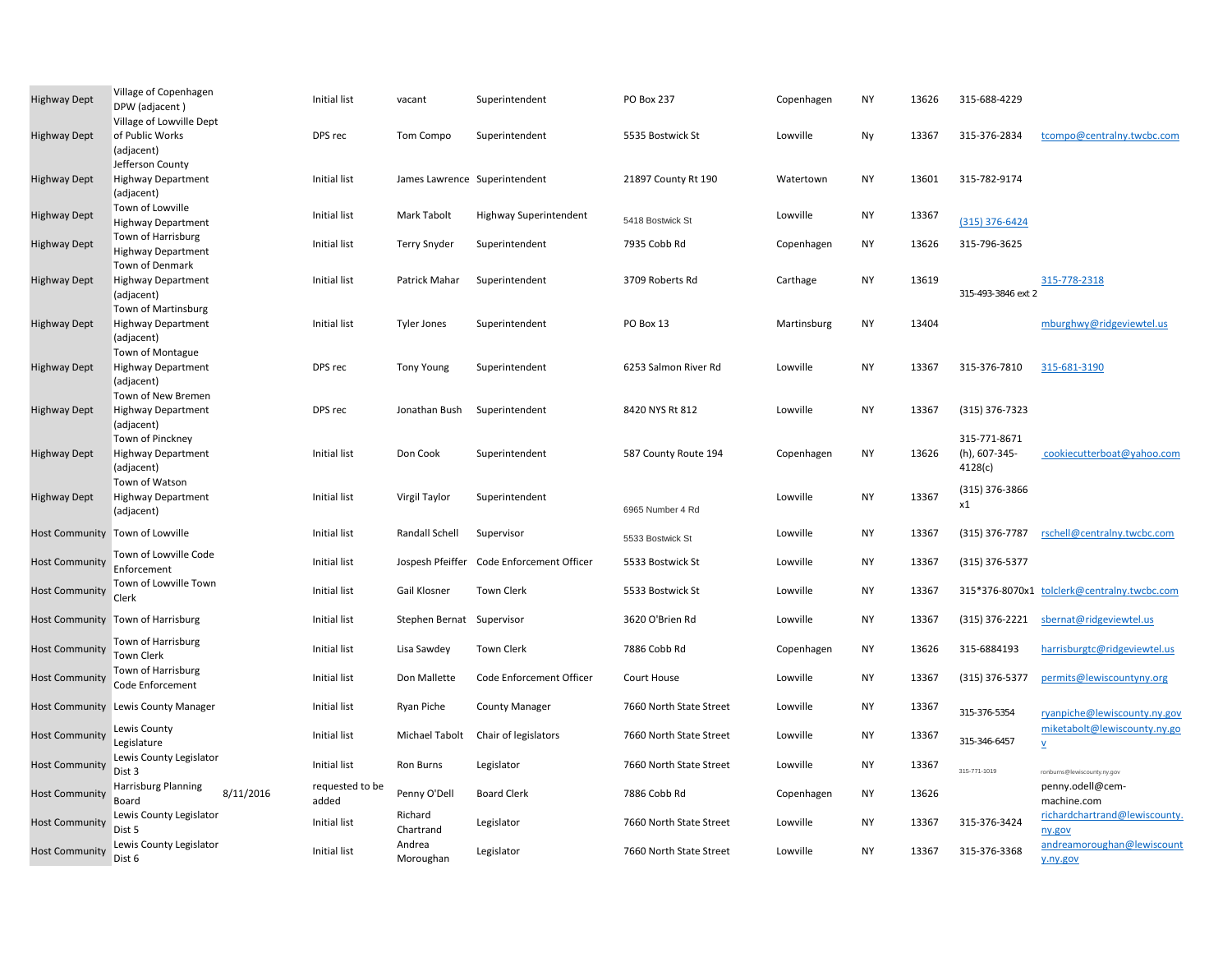| <b>Host Community</b>           | Lewis County Legislator<br>Dist 7                         | <b>Initial list</b> | Greg Kulzer                | Legislator                 | 7660 North State Street                               | Lowville            | <b>NY</b> | 13367 | 315-608-0868   | gregkulzer@lewiscounty.ny.gov              |
|---------------------------------|-----------------------------------------------------------|---------------------|----------------------------|----------------------------|-------------------------------------------------------|---------------------|-----------|-------|----------------|--------------------------------------------|
| <b>Host Community</b>           | Lewis County Legislator<br>Dist 8                         | DPS rec             | Lawrence Dolhof Legislator |                            | 7660 North State Street                               | Lowville            | <b>NY</b> | 13367 | 315-348-6487   | larrydolhof@lewiscounty.ny.go<br>V         |
| Legislative<br>Representative   | NYS Assembly, 117th<br>District                           | Initial list        | Ken<br>Blankenbush         | <b>Assembly Member</b>     | 40 Franklin Street Suite 2                            | Carthage            | NY        | 13619 | 315-493-3909   | blankenbushk@assembly.state.<br>ny.us      |
| Legislative<br>Representative   | NYS Senate 47th<br>District                               | Initial list        | Joseph Griffo              | Senator                    | 207 Genesee Street Room 408                           | Utica               | <b>NY</b> | 13501 | 315-793-9072   | griffo@nysenate.gov                        |
| Legislative<br>Representative   | US House of<br>Representatives 21st<br>District           | Initial list        | Elise Stefanik             | Representative             | 88 Public Square, Suite A                             | Watertown           | <b>NY</b> | 13601 | 315-782-3150   |                                            |
| Legislative<br>Representative   | US Senate                                                 | Initial list        | Charles E.<br>Schumer      | Senator, State of New York | Leo O'Brien Building, 11A Clinton<br>Avenue, Room 420 | Albany              | <b>NY</b> | 12207 | 518-431-4070   |                                            |
| Legislative<br>Representative   | US Senate                                                 | Initial list        | Kirsten E.<br>Gillibrand   | Senator, State of New York | Leo O'Brien Building, 11A Clinton<br>Avenue, Room 821 | Albany              | <b>NY</b> | 12207 | 518-431-0120   |                                            |
| <b>Public Interest</b><br>Group | Lewis County Chamber<br>of Commerce                       | Initial list        | <b>Anne Merrill</b>        | <b>Executive Director</b>  | 7576 S. State St                                      | Lowville            | <b>NY</b> | 13367 | 315-376-2213   | anne@lewiscountychamber.org                |
| <b>Public Interest</b><br>Group | Lewis County Farm<br><b>Bureau</b>                        | Initial list        | Jen Karelus                | President                  |                                                       |                     |           |       | 315-376-6453   | jlbeckman34@yahoo.com                      |
| <b>Public Interest</b><br>Group | Tug Hill Tomorrow<br>Land Trust                           | <b>Initial list</b> | Linda Garrett              | <b>Executive Director</b>  | 1 Thompson Park                                       | Watertown           | <b>NY</b> | 13601 | (315) 779-8240 | thtomorr@northnet.org                      |
| <b>Public Interest</b><br>Group | North Country<br>Regional Economic<br>Development Council | Initial list        | <b>Tony Collins</b>        | Co-Chair                   | <b>Dulles State Office Building</b>                   | Watertown           | <b>NY</b> | 13601 | 315-785-7907   | nys-northcountry@esd.ny.gov                |
| <b>Public Interest</b><br>Group | Development<br>Authority of the North<br>Country          | <b>Initial list</b> | James Wright               | <b>Executive Director</b>  | 317 WASHINGTON STREET                                 | Watertown           | <b>NY</b> | 13601 | 315-661-3200   |                                            |
| <b>Public Interest</b><br>Group | Lewis County Historical<br>Society                        | Initial list        | Marian Opela               | President                  | 7552 South State Street                               | Lowville            | <b>NY</b> | 13367 | 315-376-8957   | lewiscountyhistoricalsociety@g<br>mail.com |
| <b>Public Interest</b><br>Group | Town of Harrisburg<br>Historian                           | Initial list        | Judith Scoville            | Historian                  | 9165 State Rt 12                                      | Copenhagen          | NY        | 13626 | 315688-2951    |                                            |
| <b>Public Interest</b><br>Group | Town of Lowville<br>Historian                             | Initial list        | Charlotte Beagle Historian |                            | 7468 RAILROAD St                                      | Lowville            | <b>NY</b> | 13367 | 315-376-7403   | cbeagle@frontier.com                       |
| <b>Public Interest</b><br>Group | Lewis County<br>Association of<br>Sportsmen's Clubs       | Initial list        | Karen Turck                | President                  | 3394 Elm Street                                       | Port Leyden         | <b>NY</b> | 13433 | 315-376-3263   | lcasclub2011@yahoo.com                     |
| <b>Public Interest</b><br>Group | Lowville Fish and Game<br>Club                            | <b>Initial list</b> | Randy Roggie               | President                  | PO Box 458                                            | <b>Beaver Falls</b> | <b>NY</b> | 13305 | 315-346-9140   | rroggie@twcny.rr.com                       |
| <b>Public Interest</b><br>Group | Northern NY Hound<br>Club                                 | Initial list        | David Simmons              | President                  | Hayes Rd                                              | Copenhagen          | <b>NY</b> | 13626 | (315)938-7250  | StrikTree244@Sprintmail.com                |
| <b>Public Interest</b><br>Group | Stilwater #4 Fish and<br>Game Club                        | Initial list        | Patricia Sweet             | President                  | 5590 River St                                         | Lowvillle           | <b>NY</b> | 13367 |                | patriciasweet42@yahoo.com                  |
| <b>Public Interest</b><br>Group | Trout Unlimited, Tug<br>Hill/Black River<br>Chapter       | Initial list        | Paul Miller                | President                  | PO Box 437                                            | <b>Beaver Falls</b> | <b>NY</b> | 13305 | 315-225-8501   | pmiller3825@yahoo.com                      |
| <b>Public Interest</b><br>Group | <b>Black River Riders</b>                                 | Initial list        | Donald Hamilton President  |                            | P.O. Box 691                                          | Carthage            | <b>NY</b> | 13619 | 315-222-3020   | atvfriends@hotmail.com                     |
| <b>Public Interest</b><br>Group | Lewis County Area<br>Snowmobile<br>Association            | Initial list        | Scott Matthews President   |                            | RR 1 Box 258 Spencer Rd                               | Boonville           | ΝY        | 13309 | 315-942-3149   |                                            |
| <b>Public Interest</b><br>Group | <b>Barnes Corners SnoPals</b>                             | Initial list        | Janice<br>Hodkinson        | President                  | Rt 1 Box 120T                                         | Copenhagen          | <b>NY</b> | 13626 | 315-688-4645   |                                            |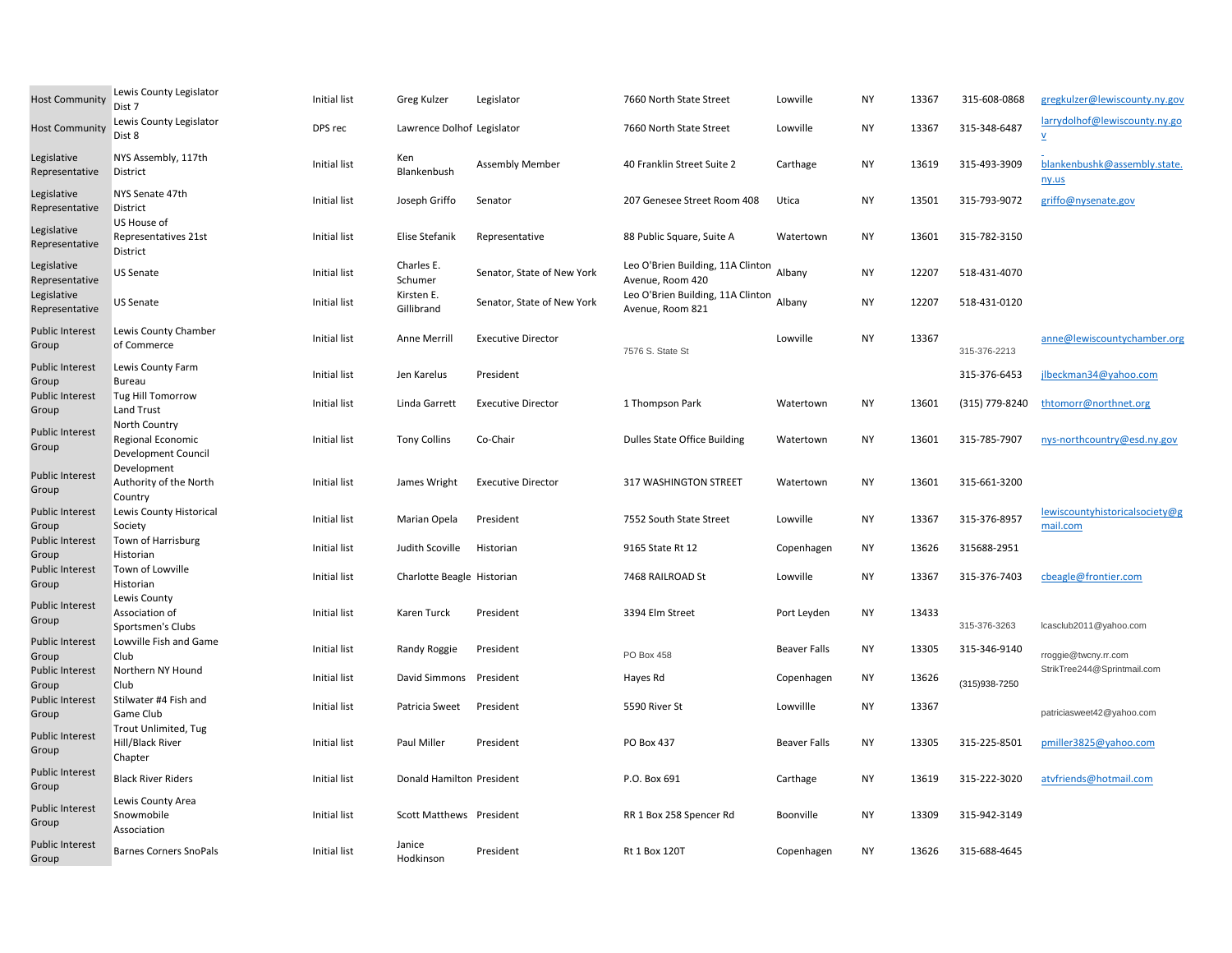| Public Interest<br>Group        | <b>Missing Link</b><br>Snowmobile Club                                 |           | Initial list             | Richard Lajoie                 | President                                                                            | PO Box 844                                      | Carthage     | <b>NY</b> | 13619          | 315-212-0039     | rlajoie@twcny.rr.com                                                   |
|---------------------------------|------------------------------------------------------------------------|-----------|--------------------------|--------------------------------|--------------------------------------------------------------------------------------|-------------------------------------------------|--------------|-----------|----------------|------------------|------------------------------------------------------------------------|
| <b>Public Interest</b><br>Group | <b>Valley Snow Travelers</b>                                           |           | Initial list             | Martin Beyer                   | President                                                                            | Rt.1 Box 14M                                    | Lowville     | NY        | 13367          | $(315)$ 376-2252 |                                                                        |
| <b>Public Interest</b><br>Group | <b>United Trails</b>                                                   |           | Initial list             | Gordon Yancey                  | President                                                                            | Flat Rock Inn, PO Box 22 Flat<br>Rock Rd.       | Lowville     | NY        | 13367          | 315-376-2332     |                                                                        |
| <b>Public Interest</b><br>Group | Northern NY Audubon<br>Society                                         |           | DPS rec                  |                                |                                                                                      | P.O.Box 1172                                    | Saranac Lake | <b>NY</b> | 12983          |                  | nnya@nnya.org                                                          |
| <b>Public Interest</b><br>Group | Ruffed Grouse Society,<br>North Country Chapter                        |           | DPS rec                  | Corey Bowen                    |                                                                                      | 655 Best Rd                                     | Moira        | <b>NY</b> | 12957          | (518) 521-4559   | cbowen11902@yahoo.com                                                  |
| <b>Public Interest</b><br>Group | Ft Drum Regional<br>Liaison Organization                               |           |                          |                                |                                                                                      | 200 Washington St, suite 406                    | Watertown    | <b>NY</b> | 13601          | 315-836-1531     | bashley@fdrlo.org, j-<br>mcorriveau@twcny.rr.com,<br>kij33@cornell.edu |
| <b>Public Interest</b><br>Group | <b>Bill Shelly</b>                                                     | 8/25/2016 | requested to be<br>added | <b>Bill Shelly</b>             |                                                                                      |                                                 |              |           |                | 315-323-4555     | bshelly@iuoe158.org                                                    |
| School                          | Lowville Academy and<br><b>School District</b>                         |           | Initial list             | Cheryl Steckly                 | Superintendent                                                                       | 7668 State St                                   | Lowville     | NY        | 13367          | 315-376-9000     | csteckly@lowvilleacademy.org                                           |
| School                          | Copenhagen School<br>District                                          |           | <b>Initial list</b>      | <b>Scott Connell</b>           | Superintendent                                                                       | 3020 Mechanic St, PO Box 30                     | Copenhagen   | <b>NY</b> | 13626          | 315-688-4411     | sconnell@ccsknights.org                                                |
| <b>State Agency</b>             | NYS Tug Hill<br>Commission                                             |           | Initial list             | Katie<br>Malinowski            | <b>Executive Director</b>                                                            | 317 Washington Street                           | Watertown    | <b>NY</b> | 13601          | 315-785-2380     | katie@tughill.org,<br>jennifer@tughill.org                             |
| <b>State Agency</b>             | Cooperative Tug Hill<br>Council                                        |           | Initial list             | Angie Kimball                  | <b>CTHC Coordinator</b>                                                              | PO Box 34                                       | Redfield     | <b>NY</b> | 13437          | 315-599-8825     | angela@tughill.org                                                     |
| <b>State Agency</b>             | New York Independent<br>System Operator                                |           | Initial list             | Jessica Gamache                | <b>Interconnection Process</b><br>Coordinator                                        | 10 Krey Blvd.                                   | Rensselaer   | <b>NY</b> | 12144          | 518-356-8717     | NewProject@nyiso.com                                                   |
| <b>State Agency</b>             | NYS Department of<br>Environmental<br>Conservation, Region 6<br>Office |           | Initial list             | <b>Fred Munk</b>               | Natural Resources Supervisor                                                         | 317 Washington st.                              | Watertown    | <b>NY</b> | 13601          | 315-785-2266     | fred.munk@dec.ny.gov                                                   |
| <b>State Agency</b>             | NYS Department of<br>Environmental<br>Conservation                     |           | Initial list             | Chris Hogan                    | Chief, Major Project<br>Management Unit, Division of<br><b>Environmental Permits</b> | 625 Broadway, 4th Floor                         | Albany       | <b>NY</b> | 12233-<br>1750 | 518-402-9167     | deppermitting@dec.ny.gov                                               |
| <b>State Agency</b>             | NYS Department of<br><b>Public Service</b>                             |           | Initial list             | <b>Andy Davis</b>              | Utility Supervisor, Office of<br>Energy Efficiency and the<br>Environment            | 3 Empire Plaza                                  | Albany       | <b>NY</b> | 1223-<br>1350  | 518-486-2885     | andrewdavis @dps.state.ny.us                                           |
| <b>State Agency</b>             | NYS Office of Parks.<br><b>Recreation and Historic</b><br>Preservation |           | Initial list             | John Bonafide                  | Director, Technical Preservation PO Box 189<br>Bureau                                |                                                 | Waterford    | <b>NY</b> | 12188-<br>0189 | 518-268-2166     |                                                                        |
| <b>State Agency</b>             | NYS Office of Parks,<br>Recreation and Historic<br>Preservation        |           | Initial list             | <b>Mark Spaulding</b>          | Asst Director, Thousand Island<br>Region                                             | PO Box 247, 45165 NYS Route 12 Alexandria Bay   |              | <b>NY</b> | 13607          | $(315)$ 482-2593 |                                                                        |
| <b>State Agency</b>             | NYS Department of<br>Agriculture and<br>Markets                        |           | Initial list             | <b>Richard Ball</b>            | Commissioner                                                                         | 10B Airline Drive                               | Albany       | <b>NY</b> | 12235          |                  |                                                                        |
| <b>State Agency</b>             | <b>Empire State</b><br>Development<br>Corporation                      |           | Initial list             | <b>Steve Hunt</b>              | Director                                                                             | Dulles State Office Building                    | Watertown    | <b>NY</b> | 13601          | (315) 785-7907   | nys-northcountry@esd.ny.gov                                            |
| <b>State Agency</b>             | NYS Department of<br>Health                                            |           | Dax Rec                  | Nathan Graber,<br>M.D., M.P.H. | Director, Center for<br>Environmental Health                                         | Corning Tower, Empire State<br>Plaza, Room 1619 | Albany       | <b>NY</b> | 12237          | (518) 402-7500   |                                                                        |